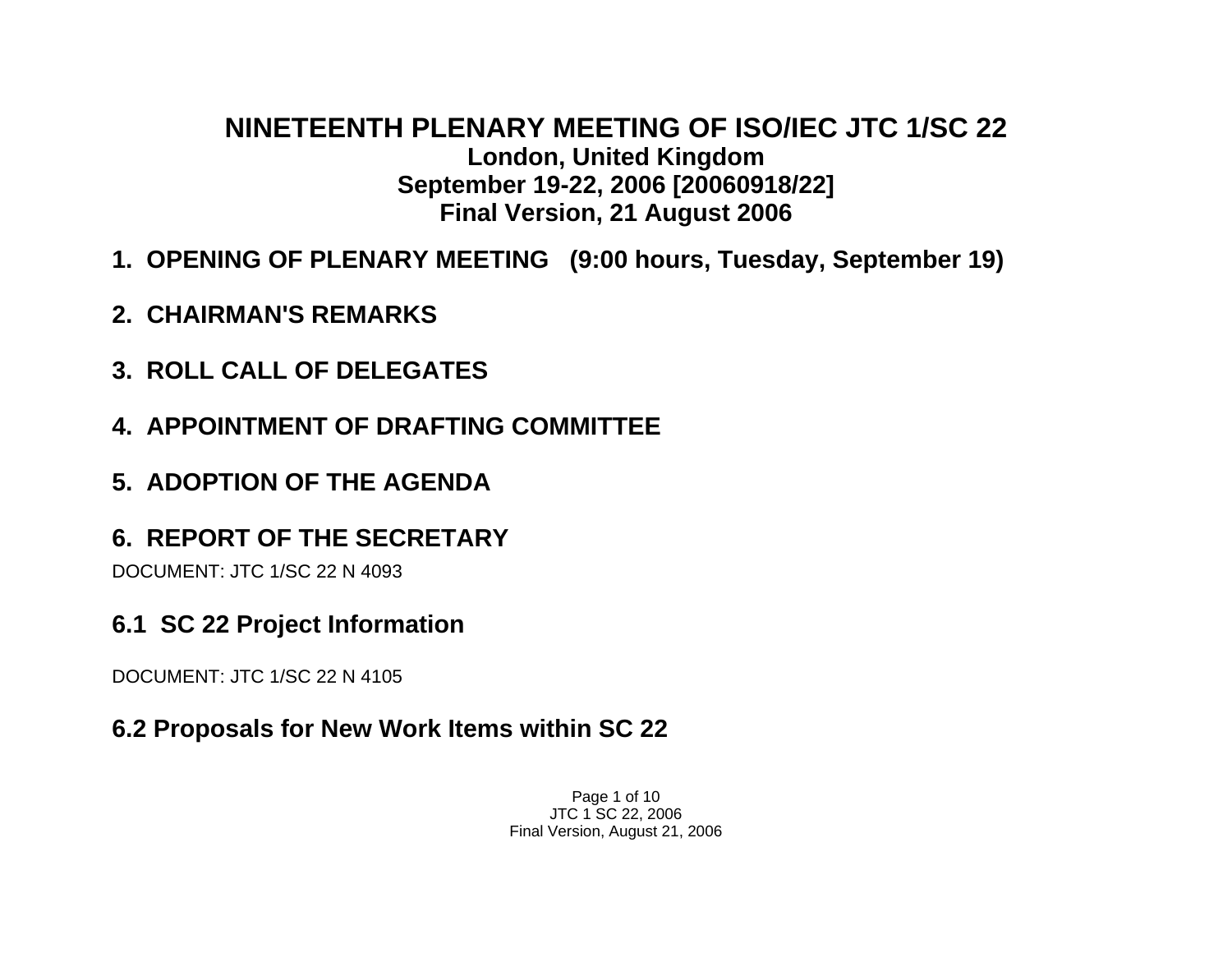# **6.3 Outstanding Actions From the Eighteenth Plenary of SC 22**

- **6.4 Transition to ISO Livelink**
- **6.4.1 SC 22 Transition**

# **7. ACTIVITY REPORTS**

### **7.1 National Body Reports**

DOCUMENT: JTC 1/SC 22 N 4116 (UK), N 4118 (Japan), N 4120 (US), N 4121 (Netherlands)

# **7.2 External Liaison Reports**

## **7.2.1 ECMA International (Rex Jaeschke)**

DOCUMENT: JTC 1/.SC 22 N 4110

# **7.2.2 Free Standards Group (Nick Stoughton)**

DOCUMENT: JTC 1/SC 22 N 4095

# **7.2.3Austin Joint Working Group (A. Josey)**

DOCUMENT: JTC 1/SC 22 N 4086

Page 2 of 10 JTC 1 SC 22, 2006 Final Version, August 21, 2006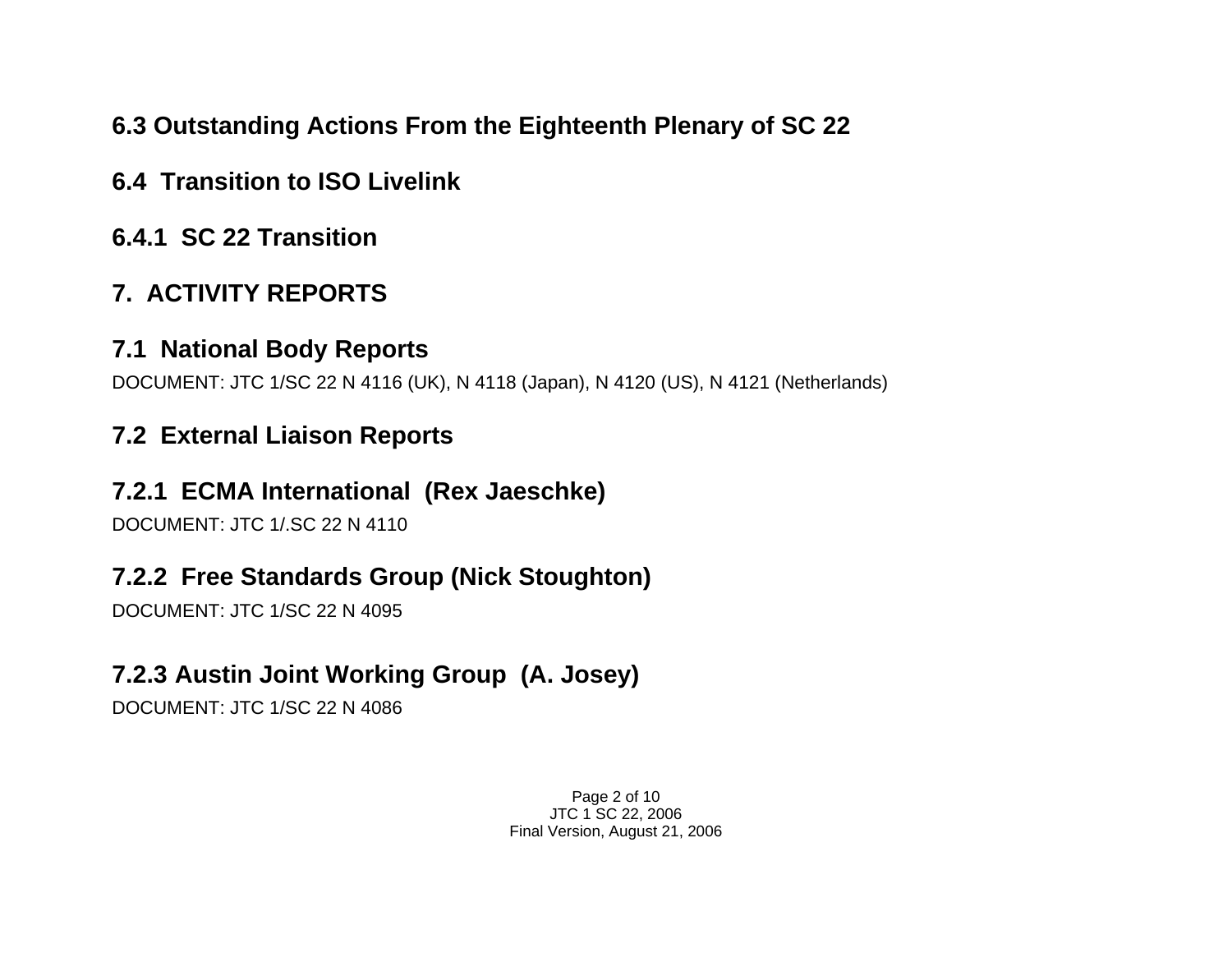# **7.2.4 Liaison Officer from ISO/TC 37 (Keld Simonsen)**

## **7.3 Internal Liaison Reports**

**7.3.1 Liaison Officers from JTC 1/SC 2 (Mike Ksar)**  DOCUMENT: JTC 1/SC 22 N 4056

### **7.3.2 Liaison Officer from JTC 1/SC 7 (J. Moore)**

DOCUMENT: JTC 1/SC 22 N 4092

**7.3.2.1 Scope issues between SC 22 and SC 7** 

- **7.3.3 Liaison Officer from JTC 1 SC 32 (Frank Farance)**
- **7.4 Reports from SC 22 Subgroups**
- **7.4.1 Other Working Group Vulnerabilities (Jim Moore)**  DOCUMENT: JTC 1/SC 22 N 4078
- **7.4.2 SC 22 Advisory Group for POSIX (Stephen Walli)**  DOCUMENT: JTC 1/SC 22 N 4104

Page 3 of 10 JTC 1 SC 22, 2006 Final Version, August 21, 2006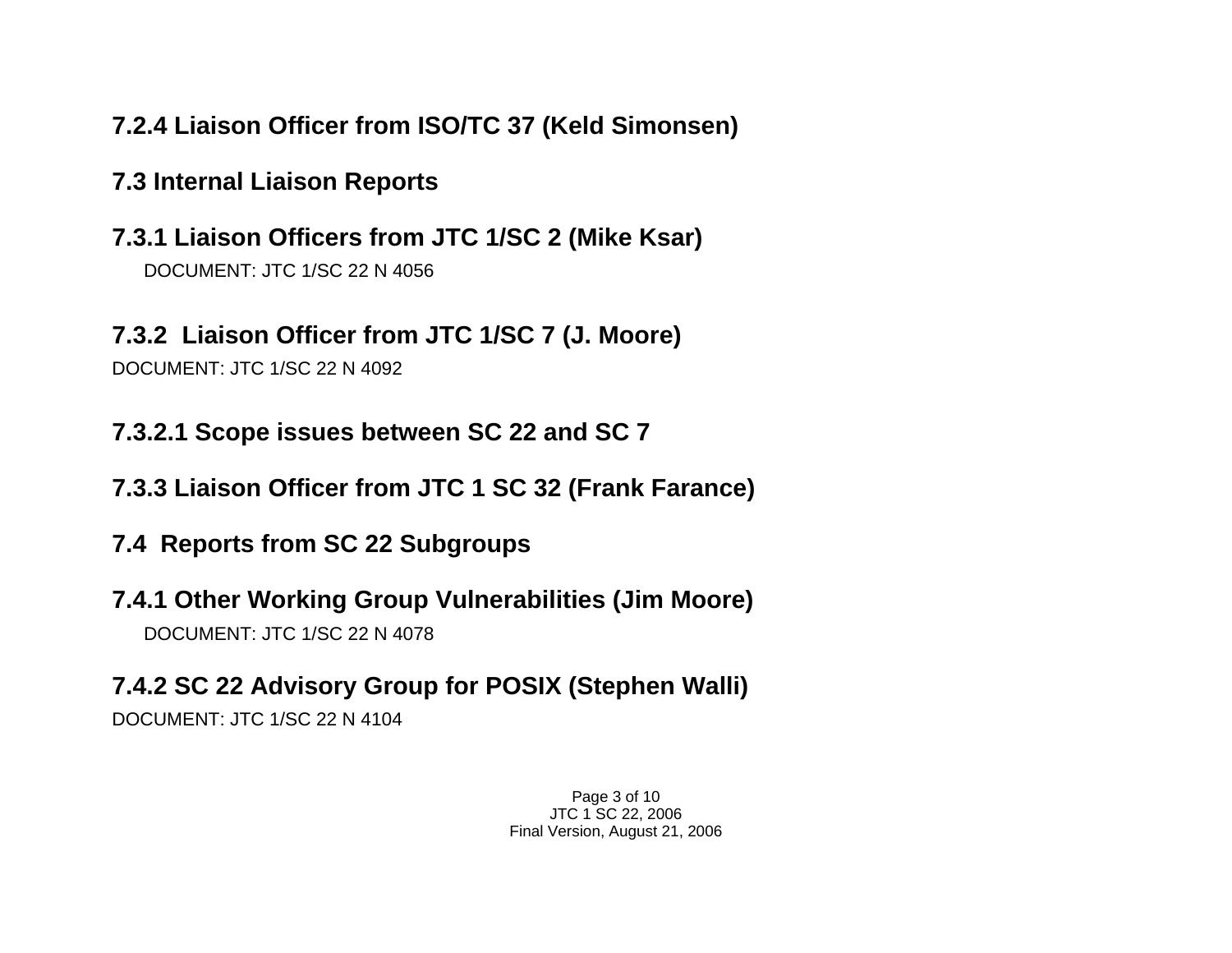### **7.5 Reports from JTC 1 Subgroups**

### **7.5.1 JTC 1 Vocabulary (John Hill)**

DOCUMENT: JTC 1/SC 22 N 4061, N 4073

#### **7.5.2 JTC 1 Ad Hoc Directives (John Hill)**

DOCUMENT: JTC 1/SC 22 N 4101

## **8. WORKING GROUP BUSINESS PLANS AND REPORTS**

(Written reports to be submitted by Conveners before presentation. Presentation up to 15 minutes. Reports for this Plenary will include the Business Plan required by JTC 1.)

### **8.1 WG 3 - APL (L. Dickey)**

### **8.1.1 Disbandment of SC 22/WG 3**

### **8.2 WG 4 - COBOL (A. Bennett)**

DOCUMENT: JTC 1/SC 22 N 4119

### **8.3 WG 5 - FORTRAN (J. Reid)**

DOCUMENT: JTC 1/SC 22 N 4083

### **8.4 WG 9 - Ada (J. Moore)**

DOCUMENT: JTC 1/SC 22 N 4077, N4091

Page 4 of 10 JTC 1 SC 22, 2006 Final Version, August 21, 2006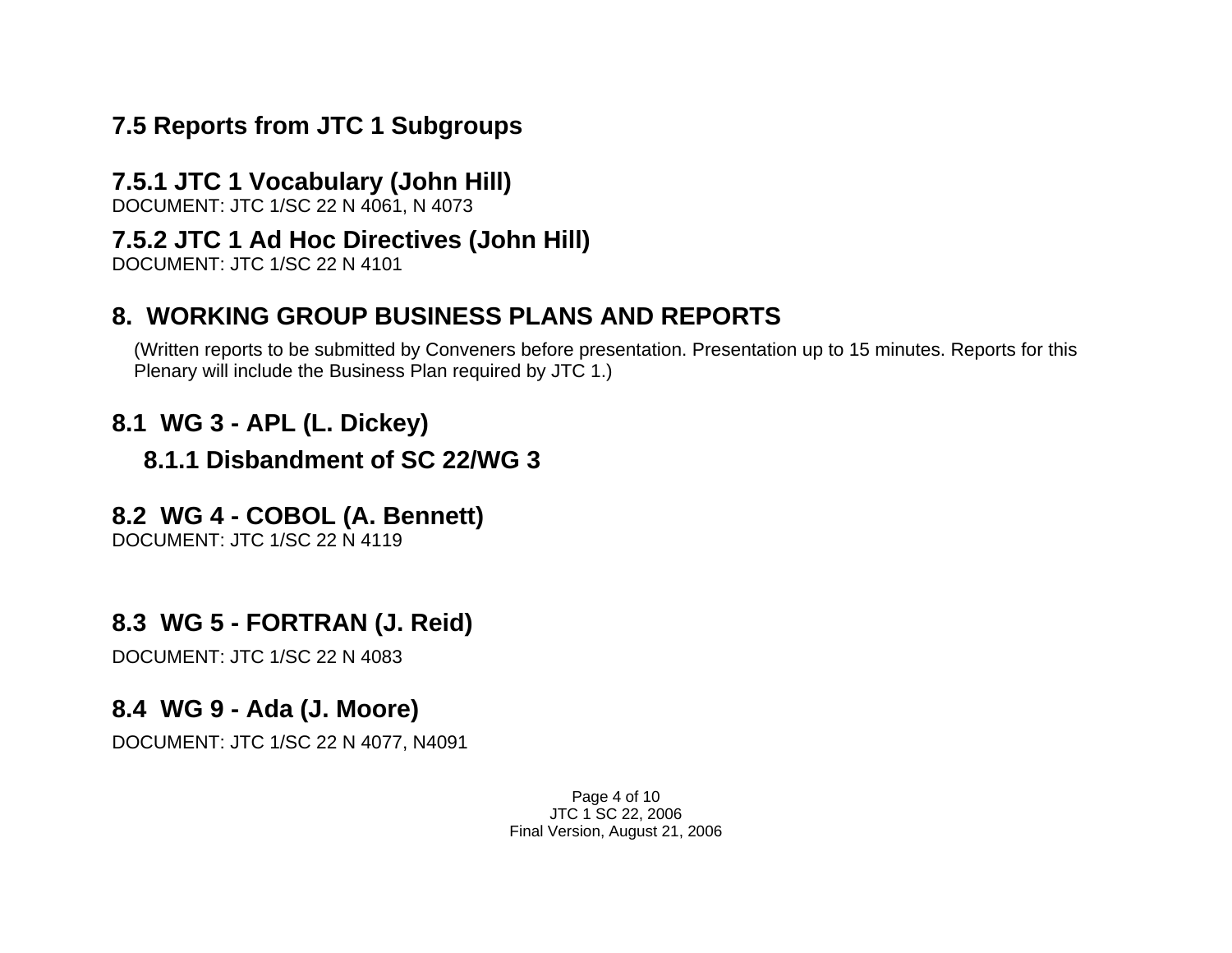**8.4.1 Disposition of Comments on FPDAM Ballot of ISO/IEC 8652** 

**8.5 WG 11 - Binding Techniques (W. Wakker)**  DOCUMENT: JTC 1/SC 22 N 4090

**8.6 WG 14 - C (J. Benito)**  DOCUMENT: JTC 1/SC 22 N 4069

**8.7 WG 16 - Lisp (T. Yuasa)** 

DOCUMENT: JTC 1/SC 22 N 4076

## **8.8 WG 17 - Prolog (J. Hodgson)**

DOCUMENT: JTC 1/SC 22 4087

### **8.9 WG 19 - Formal Specification Languages (R. Scowen)**

DOCUMENT: JTC 1/ SC 22 N 4080

### **8.10 WG 21 - C++ (H. Sutter)**

DOCUMENT: JTC 1/SC 22 4059

# **9. PROJECT EDITOR REPORTS**

### **9.1 Linux Standards Base (Nick Stoughton)**

Page 5 of 10 JTC 1 SC 22, 2006 Final Version, August 21, 2006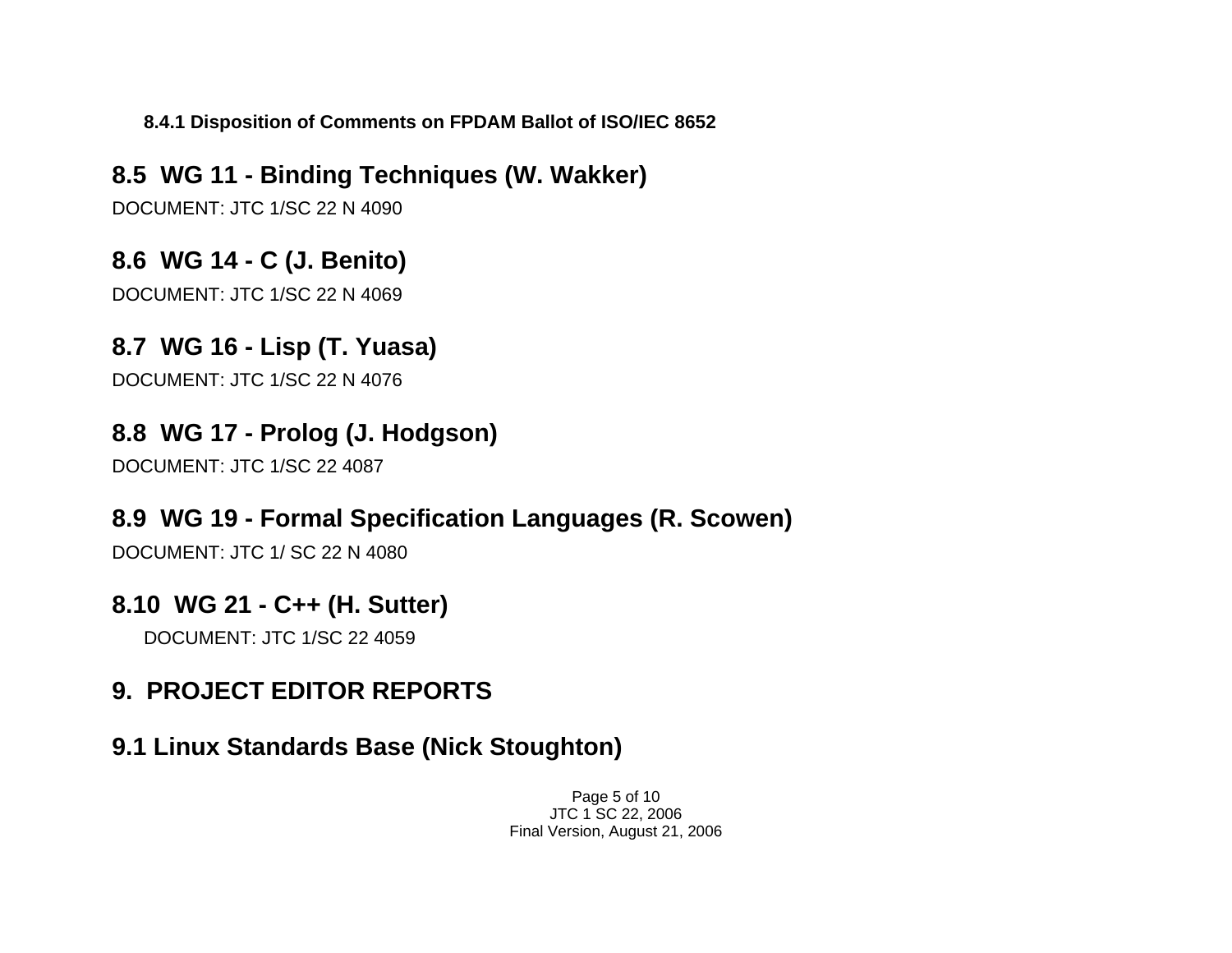DOCUMENT: JTC 1/SC 22 N 4095

# **9.2 POSIX (A. Josey)**

DOCUMENT: JTC 1/SC 22 N 4085

- 9.3 C# Language
- 9.4 CLI
- 9.5 EIFEL
- 9.6 C++/CLI
- 9.7 Extensions of the Programming language to support Mathematical Special Functions

# **10. ITEMS FOR DISCUSSION**

# **10.1 SC 22 Business Plan**

### **10.2 Requests for Input to JTC 1**

DOCUMENT: JTC 1/SC 22 N 4102

# **10.2.1 SC Input on the 50% P-Member Voting Rule**

DOCUMENT: JTC 1/SC 22 N 4199

### **10.2.2 Live Link as an Archival Tool**

DOCUMENT: JTC 1/SC 22 N 4098

### **10.2.3 JTC 1 Directives I and J**

DOCUMENT: JTC 1/SC 22 N 4097

Page 6 of 10 JTC 1 SC 22, 2006 Final Version, August 21, 2006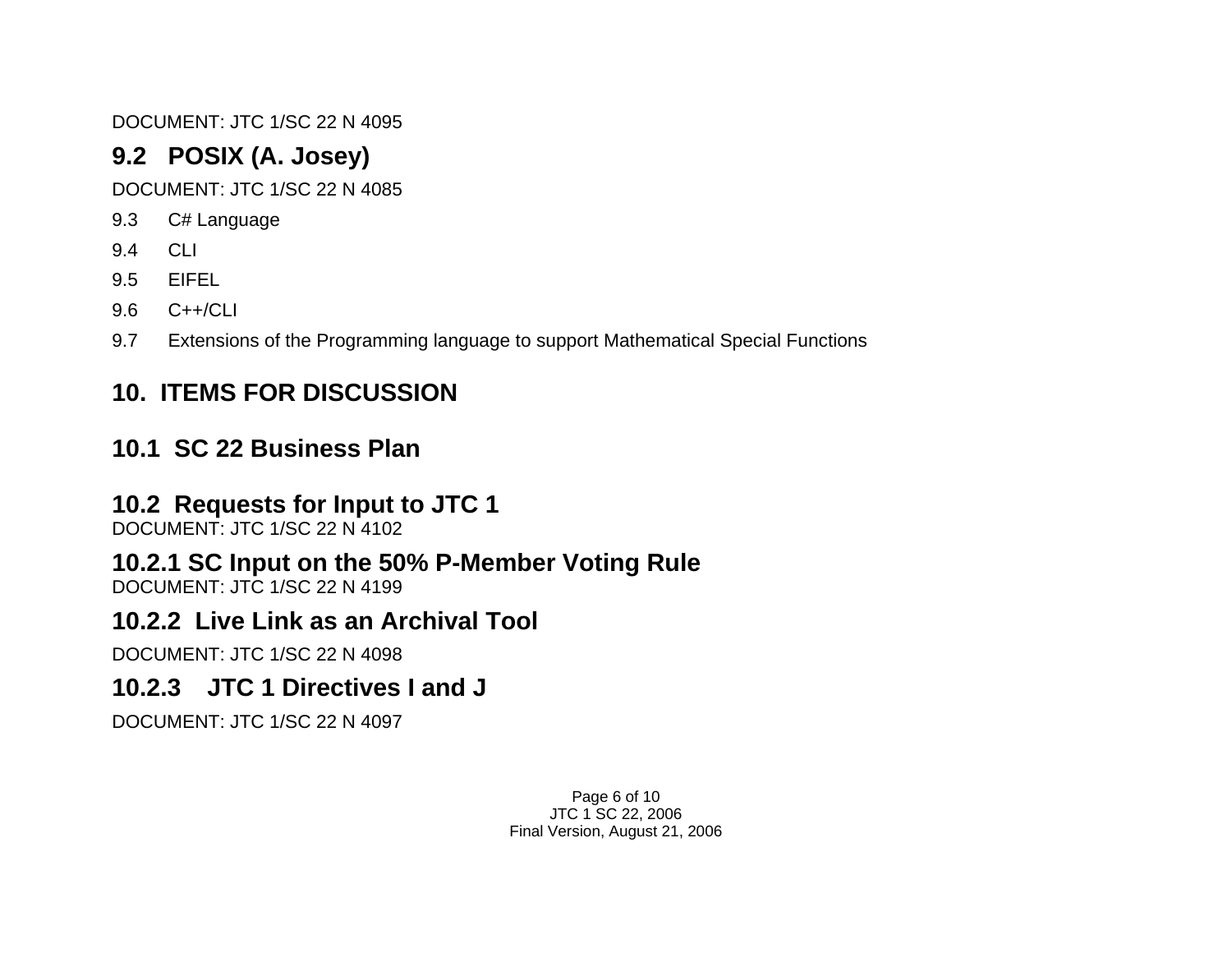- **10.3 JTC 1 Study Groups**
- **10.3.1 Web Services**
- **10.3.2 Privacy Technology**
- **10.3.3 Accessibility**

#### **11. SC 22 ADMINISTRATIVE ISSUES**

### **11.1 Review of Five-Year Meeting Schedule**

#### **11.2 Standards for 2007 Periodic Review**

ISO/IEC 13568:2002, Information technology – Z formal specification notation – Syntax, type system and semantics

ISO/IEC 13816:1997, Information technology – Programming languages, their environments and system software interfaces – Programming language ISLISP

ISO/IEC 15145:1997, Information technology – Programming languages – FORTH

ISO/IEC 1989: 2002, Information technology – Programming languages – COBOL

ISO/IEC 16262:2002, Information technology – ECMAScript language specification

ISO/IEC 20970:2002, Information technology – Programming languages, their environments and system software interfaces – JEFF file format

### **11.3 Standards for 2008 Periodic Review**

Page 7 of 10 JTC 1 SC 22, 2006 Final Version, August 21, 2006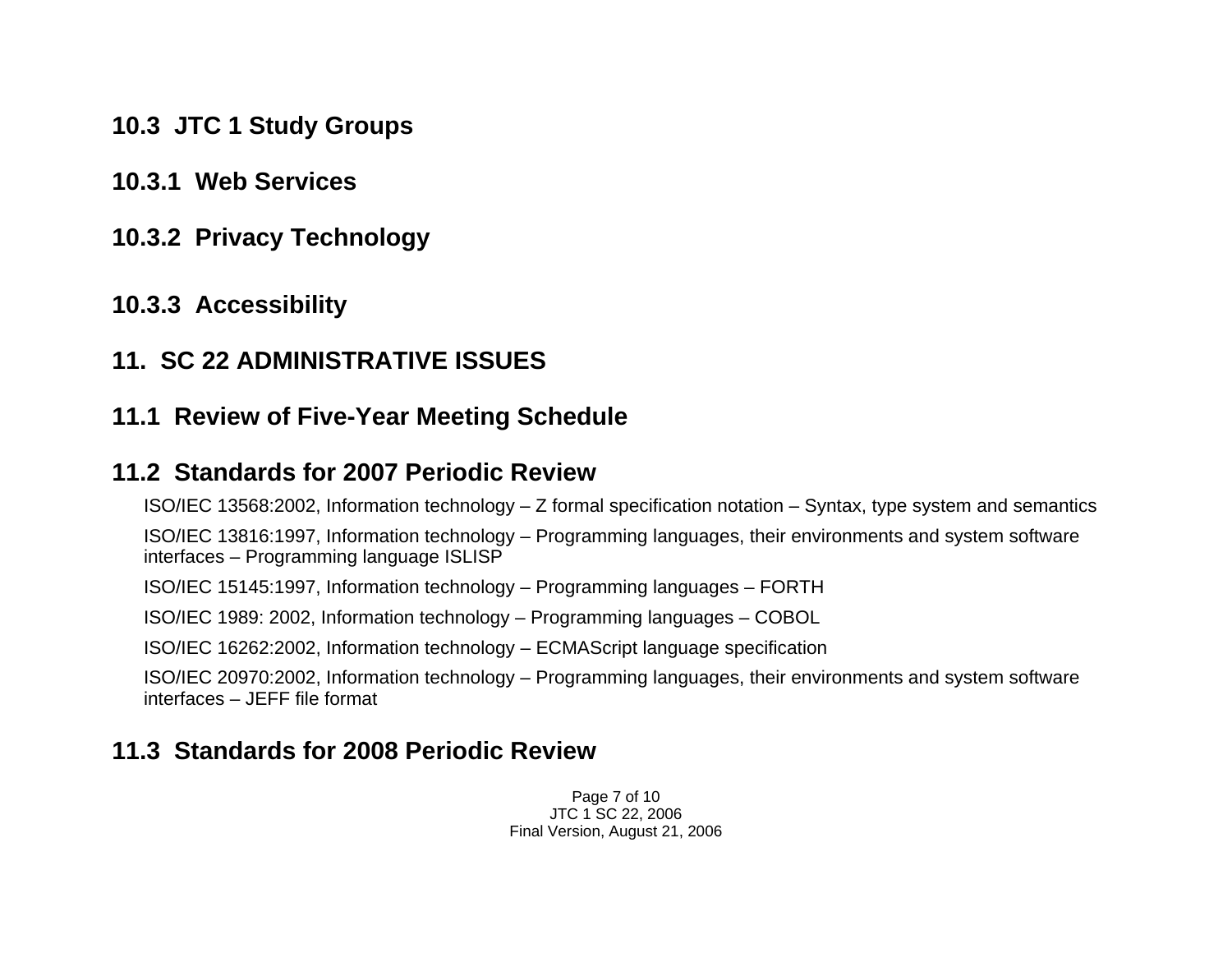ISO/IEC 9496: 2003, Information technology – CHILL – The ITU-T programming language

ISO/IEC 9945 -1: 2003, Information technology – Portable Operating System Interface (POSIX) – Part 1: Definitions

ISO/IEC 9945-2: 2003, Information technology – Portable Operating System Interface (POSIX) – Part 2: Interfaces

ISO/IEC 9945-3: 2003, Information technology – Portable Operating System Interface (POSIX) – Part 3: Utilities

ISO/IEC 9945-4: 2003, Information technology – Portable Operating System Interface (POSIX) – Part 4: Rationale

ISO/IEC 10514-2: 1998, Information technology – Programming languages - Part 2: Generics Modula - 2

ISO/IEC 10514-3: 1998, Information technology – Programming languages - Part 3: Object Oriented Modula - 2

ISO/IEC 13719-1: 1998, Information technology – Portable Common Tool Environment (PCTE) – Part 1: Abstract specification

ISO/IEC 13719-2: 1998, Information technology – Portable Common Tool Environment (PCTE) – Part 2: C program language binding

ISO/IEC 13719-3: 1998, Information technology – Portable Common Tool Environment (PCTE) – Part 3: Ada program language binding

ISO/IEC 13719-4: 1998, Information technology – Portable Common Tool Environment (PCTE) – Part 4 IDL binding (Interface Definition Language)

ISO/IEC 13813: 1998, Information technology – Programming languages – Generic packages of real and complex type declarations and basic operations for Ada (including vector and matrix types)

ISO/IEC 13814: 1998, Information technology – Programming languages – Generic package of complex elementary functions for Ada

ISO/IEC 14882: 2003, Information technology – Programming languages – C ++

ISO/IEC 14515-2: 2003, Information technology – Portable Operating System Interface (POSIX) – Test metholds for measuring conformance to POSIX – Part 2: Shell and utilities

### **11.4 Review of Non-Progressing SC 22 Projects**

Page 8 of 10 JTC 1 SC 22, 2006 Final Version, August 21, 2006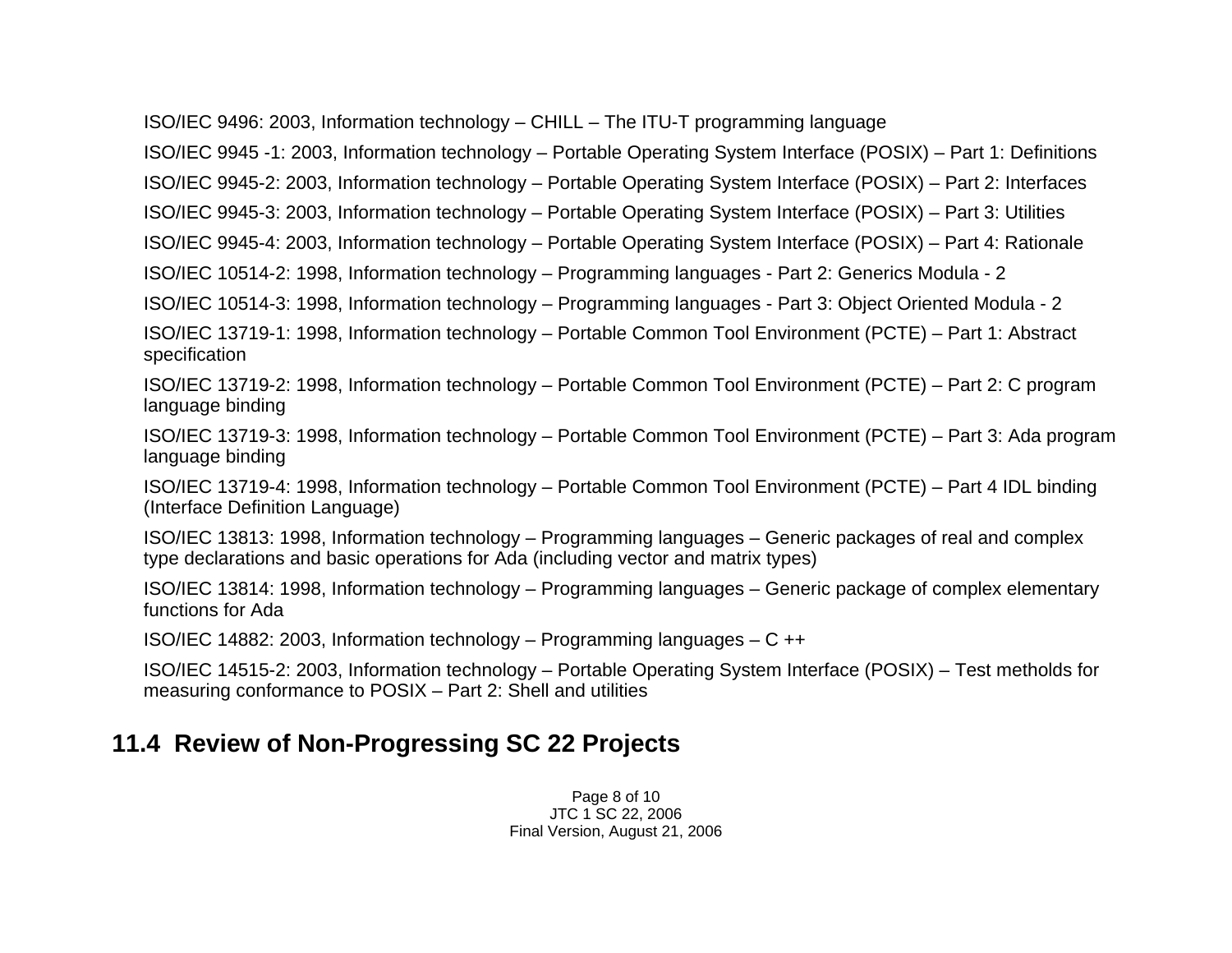# **11.5 Officer Appointments/Re-appointments**

### **11.5.1 Review of Project Editor Endorsement**

- **SC 22/WG 3**
- **SC 22/WG 4**

# **SC 22/WG 9**

DOCUMENT: JTC 1/SC 22 N 4096

# **SC 22/WG 19**

DOCUMENT: JTC 1/SC 22 N 4103

# **11.5.2 Review of Project Editor Endorsements**

DOCUMENT: JTC 1/SC 22 4105

- **11.5.3 JTC 1/SC 22 Chair Appointment/Re-appointment**
- **11.6 Packaging and the POSIX Standards**

# **11.7 Progression of Work in JTC 1/SC 22 and Failed Ballots**

DOCUMENT: SC 22 N 4064, N 4065, N4070, N4117

# **11.8 Contact Information for SC Members**

# **11.9 Netherlands Contribution on SC 22 Issues**

DOCUMENT: SC 22 N 4068, N4071, N 4088

# **11.10 Japanese Contribution on SC 22 Issues**

Page 9 of 10 JTC 1 SC 22, 2006 Final Version, August 21, 2006